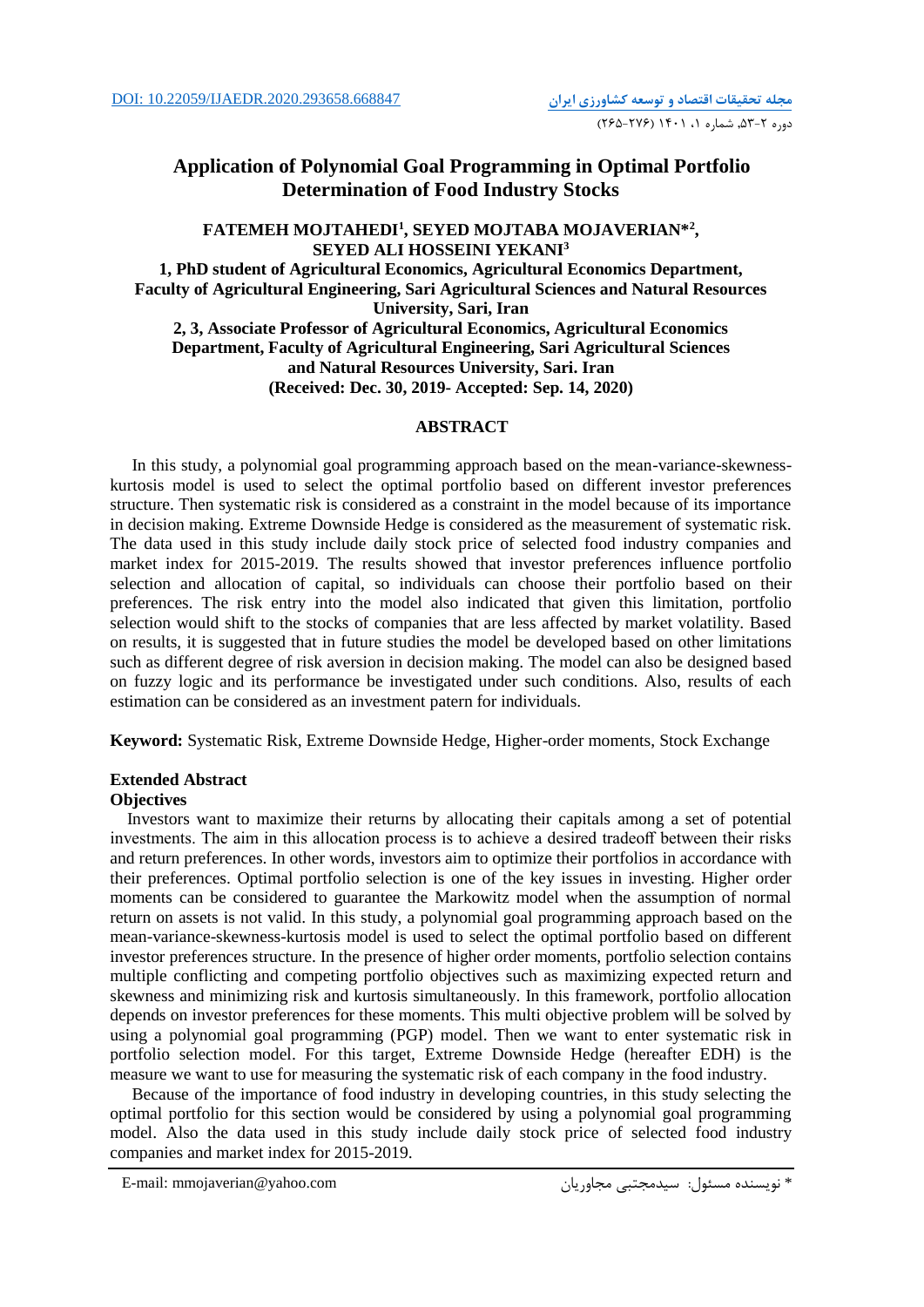#### **Methods**

In this study, a polynomial goal programming approach based on the mean-variance-skewnesskurtosis model is used to select the optimal portfolio based on different investor preferences structure. Solving the PGP problem involves a two-step procedure. First, the aspired levels of R\*, V\*, S\* and K\* for the expected return, variance, skewness and kurtosis, respectively, are obtained. Then these aspired values are substituted into PGP, and the minimum value of Z can be found for a given set of investor preferences.

Then systematic risk is considered as a constraint in the model because of its importance in decision making. In this study, Extreme Downside Hedge (EDH) is considered as the measurement of systematic risk. This measure relies on the argument that investors are able to hedge against extreme downside risk. The EDH can be estimated by regressing asset returns on a measure of market tail risk. The estimated EDH coefficient represents the response of the stock return to changes in market tail risk.

#### **Results**

First aspired levels of each goals was determined. Then it was put into the model and the results were obtained according to different investors' preferences. It should be noted that the portfolio (1,1,0,0) is the Markowitz mean-variance portfolio. Also the results based on the preference structure of (1, 1, 1, 1) indicate that mean, variance, skewness, and kurtosis of excess return are of equal importance to the investors. The results show that investors can more invest on stocks of Pegah Fars, Salemin and Azar Pegah.

Then the EDH of stocks for each companies was calculated and by using factor models we made constraint that enter the systematic risk into our model. The results show that the Behshahr Ind, Glucosan, Kalber, Margarin, Pars Mino, Pegah Fars and Salemin have positive EDH and, Gorji Biscuit, Mahram Mfg, Minoo Co and Azar Pegah have negative EDH. Entering of risk into the model indicate that given this constraint, portfolio selection would shift to stocks of companies that are less affected by market volatility. Also the results show that investers can more invest on stocks of Gorji Biscuit, Minoo Co, Pars Mino and Azar Pegah.

All portfolios obtained with different preference and by entering the risk can be considered as a suggested pattern for investors.

#### **Discussion**

The results showed that investor preferences influence portfolio selection and allocation of capital, so individuals can choose their portfolio based on their preferences. The risk entry into the model also indicated that given this limitation, portfolio selection would shift to the stocks of companies that are less affected by market volatility. Based on results, it is suggested that in future studies the model be developed based on other limitations such as different degree of risk aversion in decision making. The model can also be designed based on fuzzy logic and its performance be investigated under such conditions. Also, results of each estimation can be considered as an investment pattern for individuals.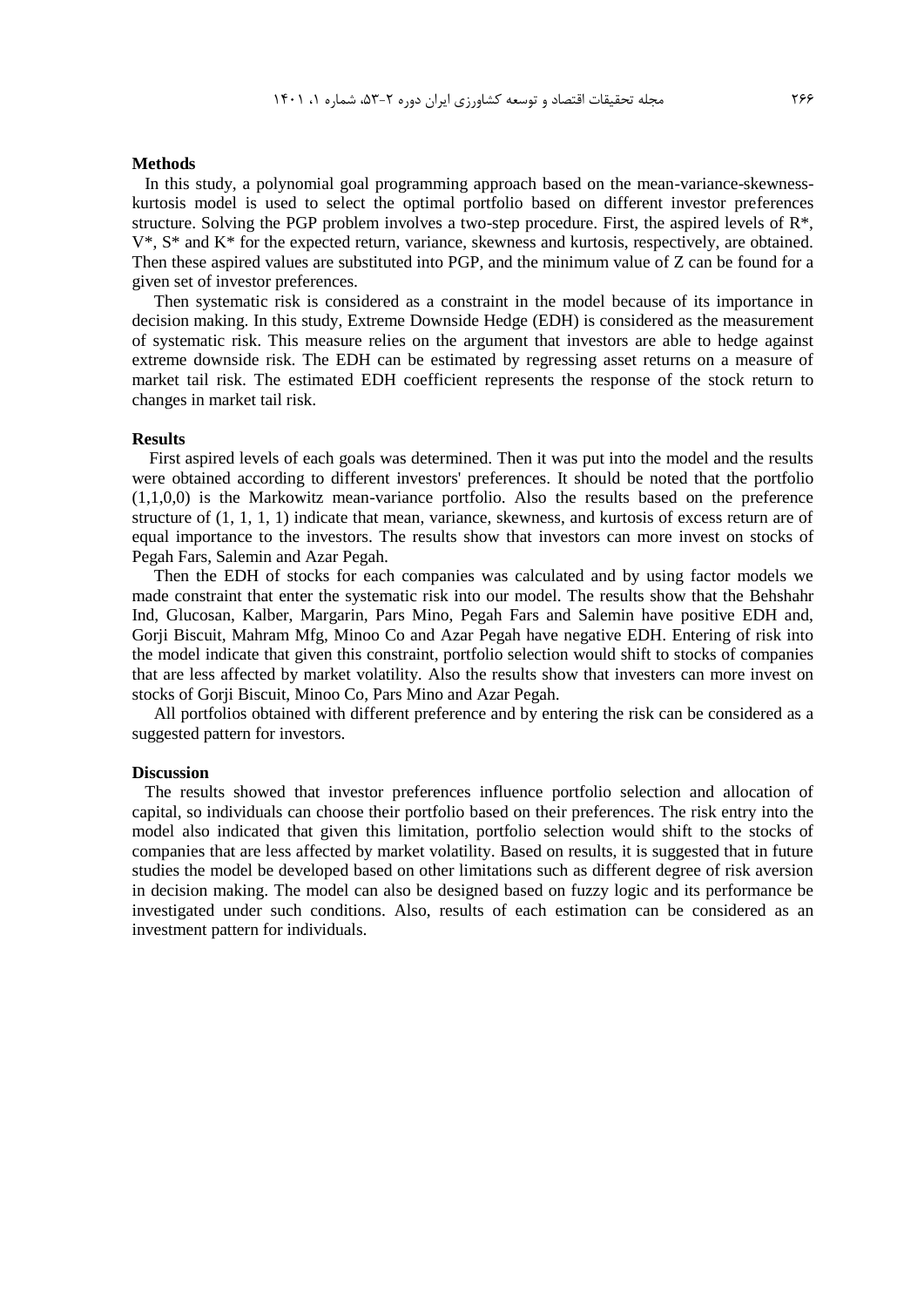# **کاربرد برنامهریزی آرمانی چندجملهای در تعیین پرتفوی بهینه سهام شرکتهای صنایع غذایی**

**، سید مجتبی مجاوریان <sup>1</sup> فاطمه مجتهدی \*، سید علی حسینی <sup>2</sup> 3 ،1 دانشجوی دکتری اقتصاد کشاورزی، گروه اقتصاد کشاورزی، دانشکده مهندسی زراعی، دانشگاه علوم کشاورزی و منابع طبیعی ساری، ساری، ایران ،2 دانشیار اقتصاد کشاورزی، گروه اقتصاد کشاورزی، دانشکده مهندسی زراعی، دانشگاه علوم کشاورزی و منابع طبیعی ساری، ساری، ایران )تاریخ دریافت: -98/10/9 تاریخ تصویب: 99/6/24(**

**چکیده**

**در این مطالعه، رویکردی از برنامهریزی آرمانی چندجملهای که برمبنای مدل میانگین- واریانس- چولگی- کشیدگی است؛ برای انتخاب پرتفوی بهینه بر اساس ساختار ترجیحاتی مختلف سرمایهگذاران استفاده شده است. سپس، ریسک سیستماتیک بهدلیل اهمیتی که در تصمیمگیریها دارد بهعنوان محدودیت در مدل وارد شد. معیار اندازهگیری ریسک سیستماتیک، معیار همبستگی نامطلوب حدی درنظر گرفته شده است. دادههای مورد استفاده شامل قیمت روزانه سهام شرکتهای منتخب صنایع غذایی و شاخص بازار برای سالهای 1398-1394 میباشند. نتایج مطالعه نشان داد ترجیحات سرمایهگذار بر انتخاب پرتفوی و تخصیص سرمایه اثرگذار است و لذا، افراد میتوانند بر اساس ترجیحات خود پرتفوی مورد- نظر را انتخاب نمایند. پس از درنظر گرفتن محدودیت ریسک، انتخاب پرتفوی به سمت سهام شرکتهایی خواهد رفت که از نوسانات بازار اثرپذیری کمتری دارند. با توجه به نتایج، پیشنهاد میشود در مطالعات آتی مدل براساس سایر محدودیتهای موجود از جمله درجه ریسکگریزی متفاوت افراد در تصمیمگیریها توسعه داده شود و یا کارایی آن براساس منطق فازی مورد بررسی قرار گیرد. همچنین، نتایج حاصل از هر یک از برآوردها میتواند به عنوان یک الگوی سرمایهگذاری برای افراد درنظر گرفته شود.**

**واژههای کلیدی: ریسک سیستماتیک، معیار ریسک نامطلوب حدی، گشتاورهای مرتبه باال، بورس اوراق بهادار** 

#### **مقدمه**

سرمايهگذاران میخواهند بازدهی خود را از طريق تخصیص سرمايههاي خود در میان مجموعهاي از سرمايهگذاريهاي بالقوه افزايش دهند. هدف از فرايند تخصیص، دستیابی به تعادل مطلوبی بین ترجیحات ريسک و بازدهی آنها است. سالهاي زيادي است که مساله بهینهسازي و انتخاب پرتفوي براي سرمايهگذاري

موضوع جذابی است. در مدل مارکويتز معموال بازدهی دارايیها بهوسیله میانگین آنها و ريسک بهوسیله واريانس تعريف ميگردد (Aracioglu et al., 2011). اما با گذشت زمان، شواهد و مطالعات زيادي نشان دادند که بازدهی دارايیها عالوه بر میانگین و واريانس بهوسیله چولگی و کشیدگی نیز مشخص میشود. در اين زمینه، Prakash *G*hunhachinda, et al (1997) *Lai* (1991)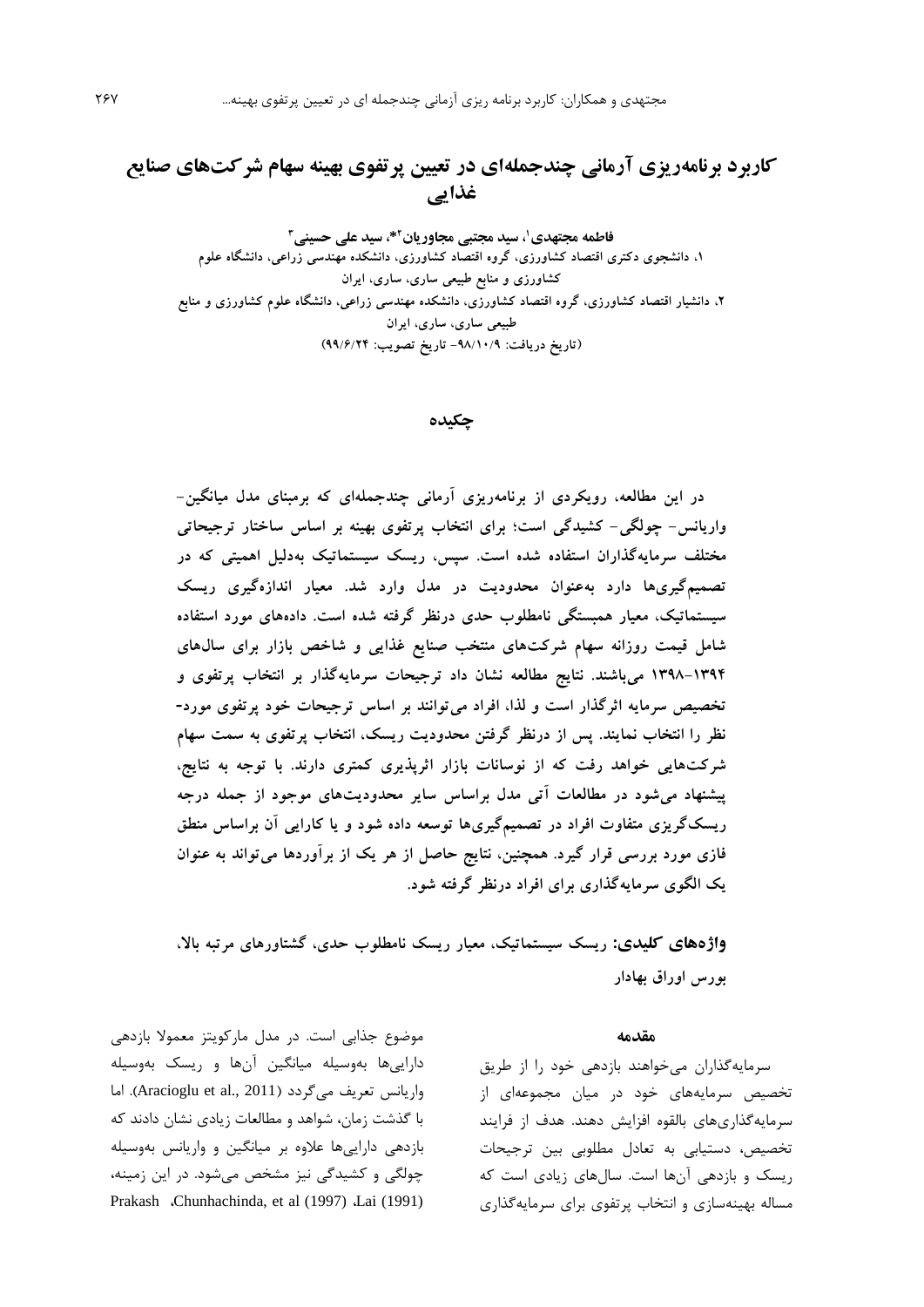رويکرد از Sun & Yan (2003) و et al (2003) برنامهريزي چندجملهاي براي انتخاب پرتفوي با درنظر گرفتن چولگی استفاده کردند و سپس، کشیدگی در مساله انتخاب پرتفوي توسط Rockinger & Jondeau (2006) وارد مدل شد. اهمیت اين مساله اينگونه بیان شد، زمانیکه فرض نرمال بودن بازدهیها معتبر نباشد، گشتاورهاي مرتبه باالتر میتوانند کارايی مدل مارکويتز را افزايش دهند. در نتیجه اين يافتهها محققان تمايل داشتند تا گشتاورهاي مرتبه باالتر را در مساله بهینهسازي پرتفوي مورد توجه قرار دهند و براي حل اين مشکل تعداد زيادي تکنيک توسعه يافت ( Konno et al., 1993; Chunhachinda et al., 1997; Liu et al., 2003; Harvey et al., 2010; Jondeau and Rockinger, 2006; Lai et al., 2006; Jana et al, 2007; Maringer and Parpas, 2009; Briec et al., )2007; Taylan and Tatlıdil, 2010

نکته قابلتوجه ديگر در زمینه تصمیمگیري و انتخاب پرتفوي مساله ريسک است. در يک تقسیمبندي کلی ريسک سهام شامل ريسک غیرسیستماتیک و ريسک سیستماتیک میشود. ريسک غیرسیستماتیک منحصر به يک سهام خاص میشود و به عواملی از جمله ريسک تجاري و ريسک مالی بستگی دارد و ريسک سیستماتیک تغییرپذيري در بازده کل سهام است که با تغییرات کلی بازار بهطور مستقیم در ارتباط است )2015 ,Aghamiri )الزم به ذکر است که انتخاب پرتفوي بهینه با افزايش تعداد سهام انتخابی ريسک غیرسیستماتیک مجموعه را به دلیل تاثیرپذيري مختلف هر سهام از شرايط اقتصادي کاهش میدهد اما ريسک سیستماتیک را درنظر نمیگیرد )2018 ,Shahrabadi). حال اگر بورس اوراق بهادار معیاري جهت اندازهگیري اين بخش از ريسک و ورود آن در تصمیمگیري نداشته باشد و سهام شرکتهاي داراي ريسک بیشتر همانند سهام شرکتهاي با ريسک پايین درنظر گرفته شوند بازده تحققيافته سرمايهگذاران متناسب با ريسک سیستماتیک موجود براي هر سهام نخواهد بود که اين میتواند با توجه به شرايط پرنوسان امروز منجر به تصمیمگیری نادرست شود (Yousefi Shali, 2008).

در زمینه اهمیت ورود گشتاورهاي مرتبه باالتر در مساله انتخاب پرتفوي و همچنین، اهمیت اندازهگیري و

لحاظ ريسک سیستماتیک مطالعات مختلفی صورت گرفته است. (2018) Behzadi & Nabizadeh گشتاورهاي مرتبه باالتر را با درنظر گرفتن آنتروپی در بهینهسازي پرتفوي با استفاده از برنامهريزي آرمانی چندجملهاي بکار گرفتند. نتايج مطالعه ايشان نشان داد کارايی پرتفوي با بهکارگیري مدل آرمانی چندجملهاي نسبت به مدل میانگین- واريانس و مدلهايی که فقط گشتاورهاي مرتبه باالتر را درنظر میگیرند افزايش يافته است. همچنین، بهکارگیري آنتروپی جهت متنوعسازي کاهش معنیداري در مقادير بهینه توابع هدف ايجاد الگوي از Hosseini Kasgari et al. (2018) .نکردهاست میانگین- واريانس- چولگی براي تعیین پرتفوي بهینه سهام شرکتهاي صنايع غذايی در بورس اوراق بهادار تهران استفاده کردند. نتايج مطالعه آنها حاکی از کاراتر بودن نتايج حاصل از الگوي میانگین- واريانس- چولگی ساختهشده بهوسیله برنامهريزي آرمانی نسبت به الگوي میانگین- واریانس است. (2015) Rostami et al. در مطالعه خود مدلهايی که گشتاورهاي مرتبه باالتر را در نظر میگیرند در محیط فازي مورد استفاده قرار دادند. در اين مطالعه از تئوري اعتبار و شاخص عملکرد اقتصادي جهت بررسی کارايی مدلهاي ارايهشده استفاده شد. نتايج نشان داد استفاده از گشتاورهاي مرتبه باالتر کارايی پرتفوي بهدست آمده را افزايش میدهد. (2006) .al et Lai در چارچوب برنامهريزي 1 آرمانی چندجملهاي ) PGP)، ورود گشتاورهاي مرتبه باالتر در مدل را براي چهار شاخص بازار سهام جهانی بررسی کردند. مطالعه براساس ترجیحات مختلف سرمايهگذاران بررسی شد و نتايج نشان داد رويکرد PGP راهی موثر براي حل اهداف چندگانه متناقض در چارچوب میانگین- واريانس- چولگی- کشیدگی است. (2011) .al et Aracioglu نیز از رويکرد PGP بهمنظور بررسی اهداف چندگانه متناقض براي سهام بورس اوراق بهادار استانبول استفاده کردند. در اين مطالعه نیز مدل بر اساس ساختار ترجیحاتی سرمايهگذاران انجام شد و نتايج برتري PGP در تصمیمگیري را نشان داد. (2018) Pala & Aksarayl در مطالعه خود از رويکرد

 $\overline{a}$ 

<sup>1.</sup> Polynomial Goal Programming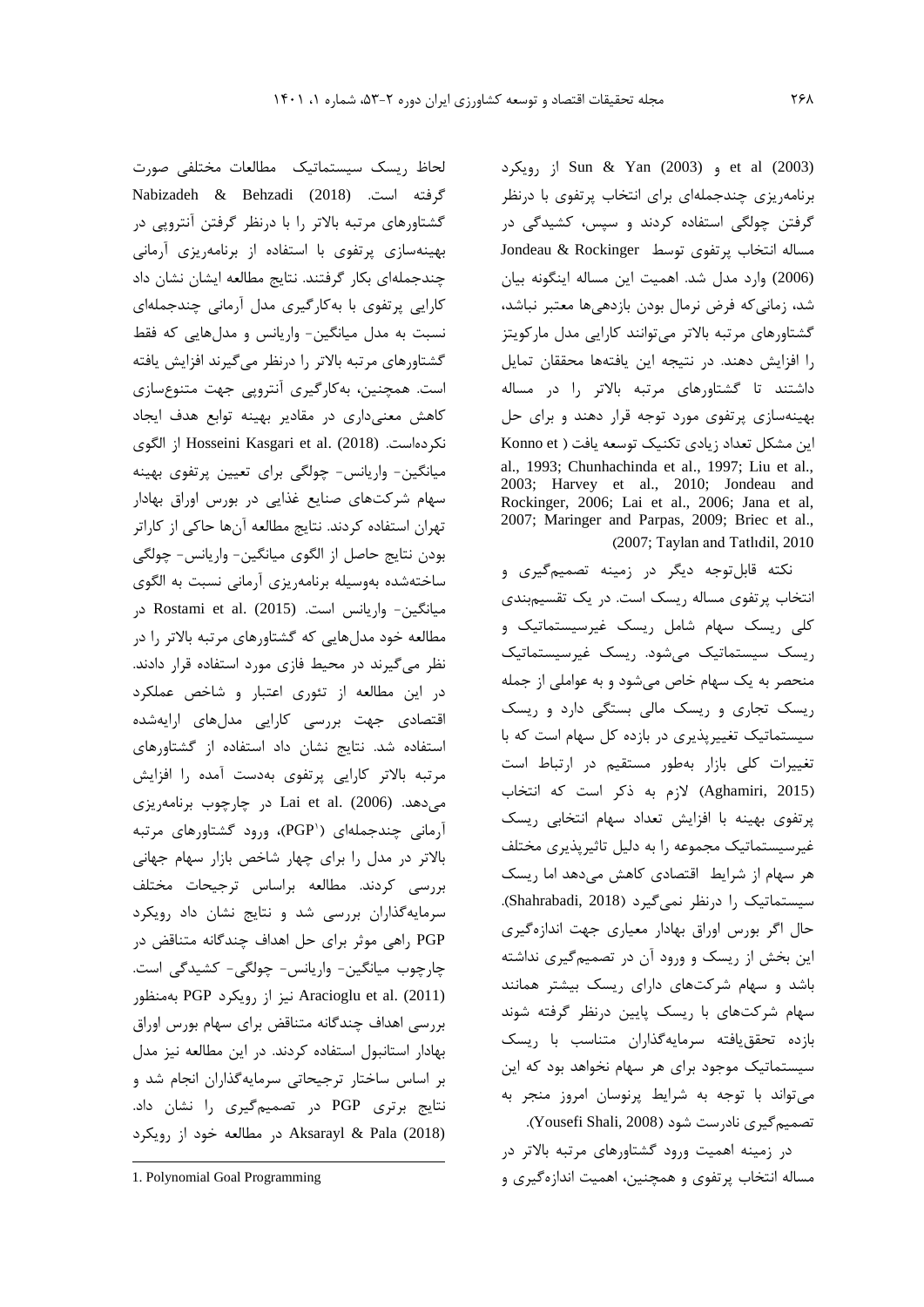PGP در چارچوب میانگین- واريانس- چولگی- کشیدگی- آنتروپی استفاده کردند. ايشان از دو معیار شانون و جینی سیمپسون براي اندازهگیري آنتروپی استفاد کردند. نتايج نشان داد رويکرد پیشنهادي ايشان براي مدلهاي پرتفوي با گشتاور مرتبه باالتر بسیار مناسب است. همچنین، (2018) Majumder & Ray نیز Metaxiotis (2019) و Landsman et al. (2019)و در مطالعات خود گشتاورهاي مرتبه باالتر را درنظر گرفتهاند.

از جمله مطالعات انجام گرفته در ارتباط با ريسک سیستماتیک میتوان به مطالعه Safari & Hajiha (2018) اشاره نمود که رابطه ريسک سیستماتیک و چولگی سهام مورد بررسی قرار گرفت. ايشان دو فرضیه را مورد بررسی قرار دادند که به اثرگذاري معنادار ريسک سیستماتیک سهام بر چولگی مثبت بازده سهام شرکتها و چولگی منفی بازده سهام شرکتها پرداخت. نتايج مطالعه حاکی از ارتباط مثبت و معنیدار بین ريسک سیستماتیک و چولگی مثبت و منفی سهام است. (2018) Panahian & Rastgoo با استفاده از روش فوق ابتکاري به طراحی مدل برآورد ريسک سیستماتیک در بورس اوراق بهادار پرداختند. در اين مطالعه، دو روش اقتصادسنجی گام به گام و روش هوش مصنوعی جهت نیل به هدف مطالعه مقايسه گرديدند که نتايج حاکی از برتري مدل مبتنی بر هوش مصنوعی نسبت به مدل گام به گام میباشد. همچنین، Hub Beltramea ،Muijssona & Satchell (2019) ،(2019) مطالعات در Claußen et al. (2017) و et al. (2018) خود اهمیت ريسک سیستماتیک را مورد بررسی قرار دارند.

با توجه به اينکه تمامی مطالعات انجامشده اهمیت مسايل مورد بررسی را هم به لحاظ درنظر گرفتن گشتاورهاي مرتبه باالتر جهت افزايش کارايی پرتفوي و هم به لحاظ تعیین ريسک سیستماتیک نشان میدهند، در اين مطالعه در چارچوب رويکرد میانگین- واريانس- چولگی- کشیدگی مساله بهینهسازي پرتفوي بررسی خواهد شد. در حضور گشتاورهاي مرتبه باالتر انتخاب

پرتفوي شامل اهداف چندگانه ازجمله حداکثرسازي بازدهی و چولگی و حداقلسازي ريسک و کشیدگی میشود که در اين چارچوب انتخاب پرتفوي به ترجیحات سرمايهگذار براي اين گشتاورها بستگی دارد. اين مساله چندهدفه با استفاده از مدل برنامهريزي آرمانی چندجملهاي )FGP )حل خواهد شد. سپس، بهدلیل اهمیت تعیین ريسک سیستماتیک سهام و ورود ان به مدل، معیار همبستگی نامطلوب حدی (EDH) معرفی شده توسط (2019) .Harris et al. (2019 اندازهگیري اين ريسک مورد استفاده قرار خواهد گرفت. همچنین، از مدل فاکتور جهت مدلسازي ريسک سیستماتیک و ورود آن به مدل استفاده خواهد شد.

الزم به ذکر است که صنايعغذايی در کشورهاي درحال توسعه ازجمله مهمترين گروههاي صنعتی درنظر گرفته میشود که میتواند نقش موثري در توسعه اقتصادي اين کشورها داشته باشد ) & Farahakhsh 2001 ,Norouzi). در واقع، اين بخش نقش قابلتوجهی در تامین تقاضاي اساسی کاالهاي مصرفی جوامع داشته و مواد اولیه و نهادههاي بخش کشاورزي را دريافت و فرآوري میکند. بهدلیل ضعف مالی و سرمايهگذاري موجود در صنايع غذايی، ازجمله مسايل قابلتوجه يافتن راههايی جهت تامین بودجه اين بخش میباشد که در اين زمینه بورس اوراق بهادار میتواند نقش موثري را ايفا نمايد. لذا، سرمايهگذاران میتوانند با سرمايهگذاري در شرکتهاي صنايعغذايی نه تنها موجب رونق اين بخش، بلکه موجب توسعه اقتصادي کشور شوند ) Hosseini 2018 .,al et Kasgari). لذا، با توجه به اهمیت بخش صنايعغذايی و لحاظ کردن اين امر که سرمايهگذاري با درنظر گرفتن شرايط پرنوسان امروز فعالیتی همراه با ريسک میباشد، مسايل مطرحشده در جهت تعیین پرتفوي بهینه در اين بخش صورت گرفت تا بتواند افراد را جهت تصمیم گیری هرچه بهتر ياري نمايد. Ansari et و NejatianPour & Esmaeili, 2015،al., 2018 2012 ,Hatamifard جنبههاي ديگري از اهمیت توجه به بخش صنايعغذايی را مورد بررسی قرار دادند.

 $\overline{a}$ 

<sup>1.</sup> Extreme Downside Hedge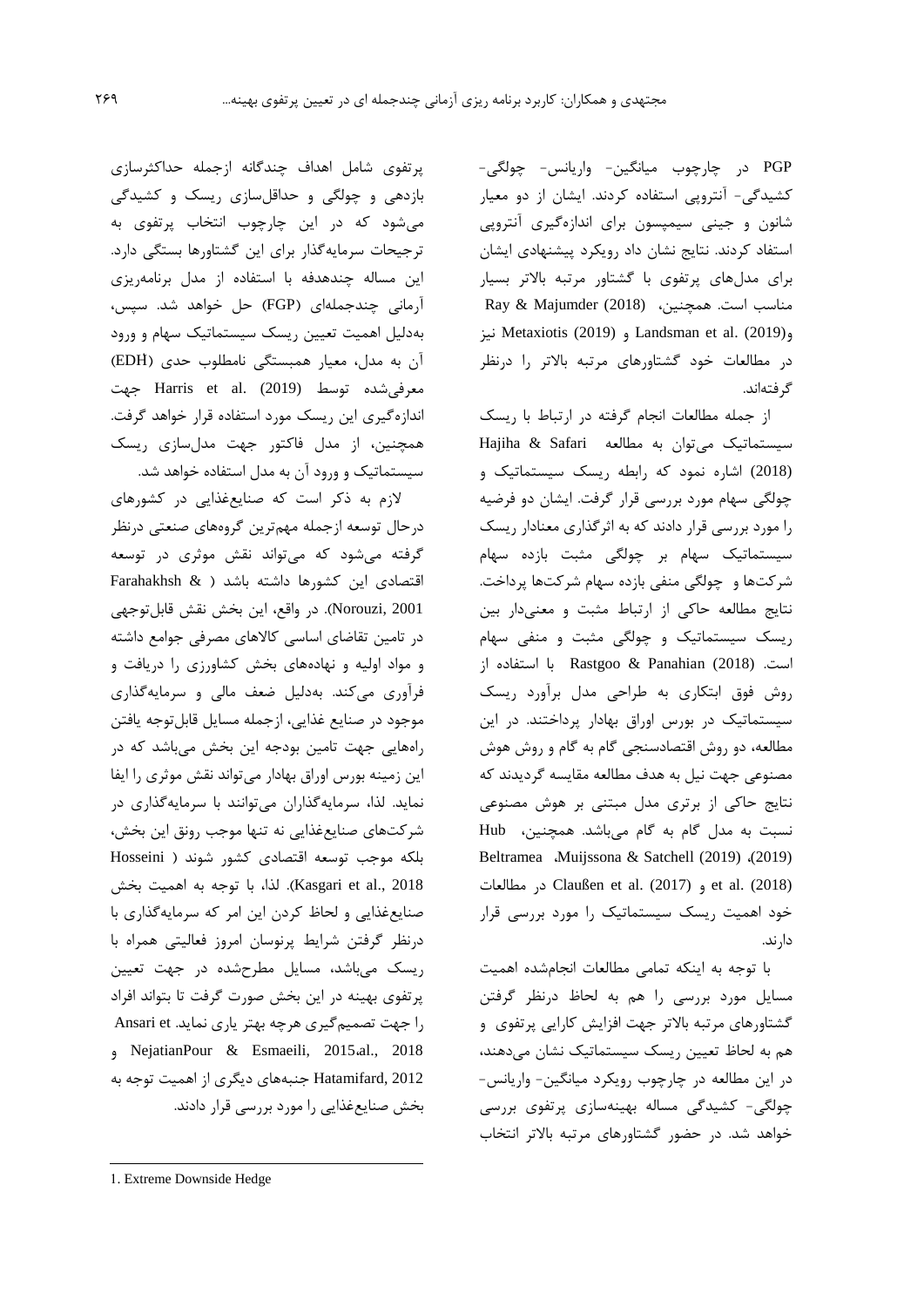$$
Min \t Z = \left| \frac{d_1}{R^*} \right|^{a_1} + \left| \frac{d_2}{V^*} \right|^{a_2} + \left| \frac{d_3}{S^*} \right|^{a_3} + \left| \frac{d_4}{K^*} \right|^{a_4}
$$
\n
$$
subject \t\t N \t T \t K + d_1 = R^*
$$
\n
$$
X^T V X - d_2 = V^*
$$
\n
$$
E \left( X^T (R - \overline{R}) \right)^3 + d_3 = S^*
$$
\n
$$
E \left( X^T (R - \overline{R}) \right)^4 - d_4 = K^*
$$
\n
$$
X^T I = 1
$$
\n
$$
X \ge 0 \t d_i \ge 0, i = 1, ..., 4
$$

 $(5)$ 

در رابطه (۲)، ۸ها وزن هر يک از اهداف هستند که بر اساس ترجیحات سرمايهگذار تعیین میشوند. مساله PGP شامل دو مرحله است. ابتدا مقادير بهینه هر يک از اهداف بر اساس معادالت رابطه )1( تعیین میشوند. سپس، مقادير بهينه در رابطه (٢) وارد میشوند و ارزش حداقل Z میتواند براي مجموعهاي از ترجیحات سرمايهگذار تعیین گردد.

بهمنظور تعیین ريسک سیستماتیک سهام هر شرکت از معیار همبستگی نامطلوب حدي )EDH ) استفاده شدهاست. معیار EDH بر اين استدالل تکیه دارد که سرمايهگذاران قادرند در برابر ريسک نامطلوب حدي پوشش داشته باشند و هر سهامی که بهعنوان پوشش براي اين نوع ريسک عمل کند بايد در تقاضاي باال قرار بگیرد. EDH با رگرسیون کردن بازدهیهاي سهام بر معیار ريسک دنباله بازار تعیین میشود. معیار ريسک دنباله بازار، زيان دنباله انتظاري (ETL) است.

معیار ريسک سیستماتیک سهام با رگرسیون رابطه )3( برآورد میشود:

 $R_{i,t} = c_i + EDH_i \times \Delta ETL_{m,t} + \varepsilon_{i,t}$  $(1)$ 

که در آن  $R_{\mathrm{i},\mathrm{t}}$  بازدهی مازاد سهام i در روز t است، t,c<sup>i</sup> و t,ε<sup>i</sup> بهترتیب عرض از مبدأ و عبارت خطا هستند. ضريب EDH تخمینزده شده واکنش بازدهی سهام به تغییر در ريسک دنباله بازار را نشان میدهد. سهام با EDH باال اثرپذيري باالي بازدهی سهام از شرايط و نوسانات بازار را نشان میدهند. از سوي ديگر، سهام با

 $\overline{a}$ 

**روش تحقیق** در اين مطالعه جهت برآورد مدل و ترکیب اهداف چندگانه شامل حداکثرسازي بازدهی انتظاري و چولگی و حداقلسازي واريانس و کشیدگی بازدهیها از تکنیک برنامهريزي چندهدفه مشابه با (2006) al et Lai بهصورت رابطه )1( استفاده شدهاست:

$$
Max \t Mean = R(x) = X^T \overline{R} = \sum_{i=1}^n x_i R_i
$$
  
\n
$$
Min \t Variance = V(x) = X^T V X =
$$
  
\n
$$
\sum_{i=1}^n x_i^2 \sigma_i^2 + \sum_{i=1}^n \sum_{j=1}^n x_i x_j \sigma_{ij} \t i \neq j
$$
  
\n
$$
Max \t Skewness = S(x) = E(X^T (R - \overline{R}))^3 =
$$
  
\n
$$
\sum_{i=1}^n x_i^3 s_i^3 + 3 \sum_{i=1}^n (\sum_{j=1}^n x_i^2 x_j s_{ij} + \sum_{j=1}^n x_i x_j^2 s_{ij}) \t i \neq j
$$

Min *Kurtois* = 
$$
K(x) = E(X^T (R - \overline{R}))^4 =
$$
  
\n
$$
\sum_{i=1}^{n} x_i^4 k_i^4 + 4 \sum_{i=1}^{n} (\sum_{j=1}^{n} x_i^3 x_j k_{iij} + \sum_{j=1}^{n} x_i x_j^3 k_{ijj})
$$
\n+6
$$
\sum_{i=1}^{n} \sum_{j=1}^{n} x_i^2 x_j^2 k_{iijj} \quad i \neq j
$$
\nsubject to 
$$
X^T I = 1
$$
\n
$$
X \geq 0
$$
\n(1)

جهت ترکیب اين اهداف در يک تابع هدف با استفاده از رويکرد PGP، 4d، 4d، 3d، 4d، متغيرهاي هدف درنظر گرفته شدهاند که بهترتیب انحرافات بازدهی انتظاري، واريانس، چولگی و کشیدگی از سطح بهینه را اندازهگیري میکنند. براي بهدست آوردن سطوح بهینه، مدلهاي رابطه )1( بهصورت جداگانه براي هريک از اهداف برآورد گشتند. بعد از برآورد سطوح بهینه هر گشتاور، از مدل PGP پیشنهادشده توسط .al et Lai (2006) جهت انتخاب پرتفوي بهینه استفاده گرديد:

<sup>1.</sup> Expected Tail Loss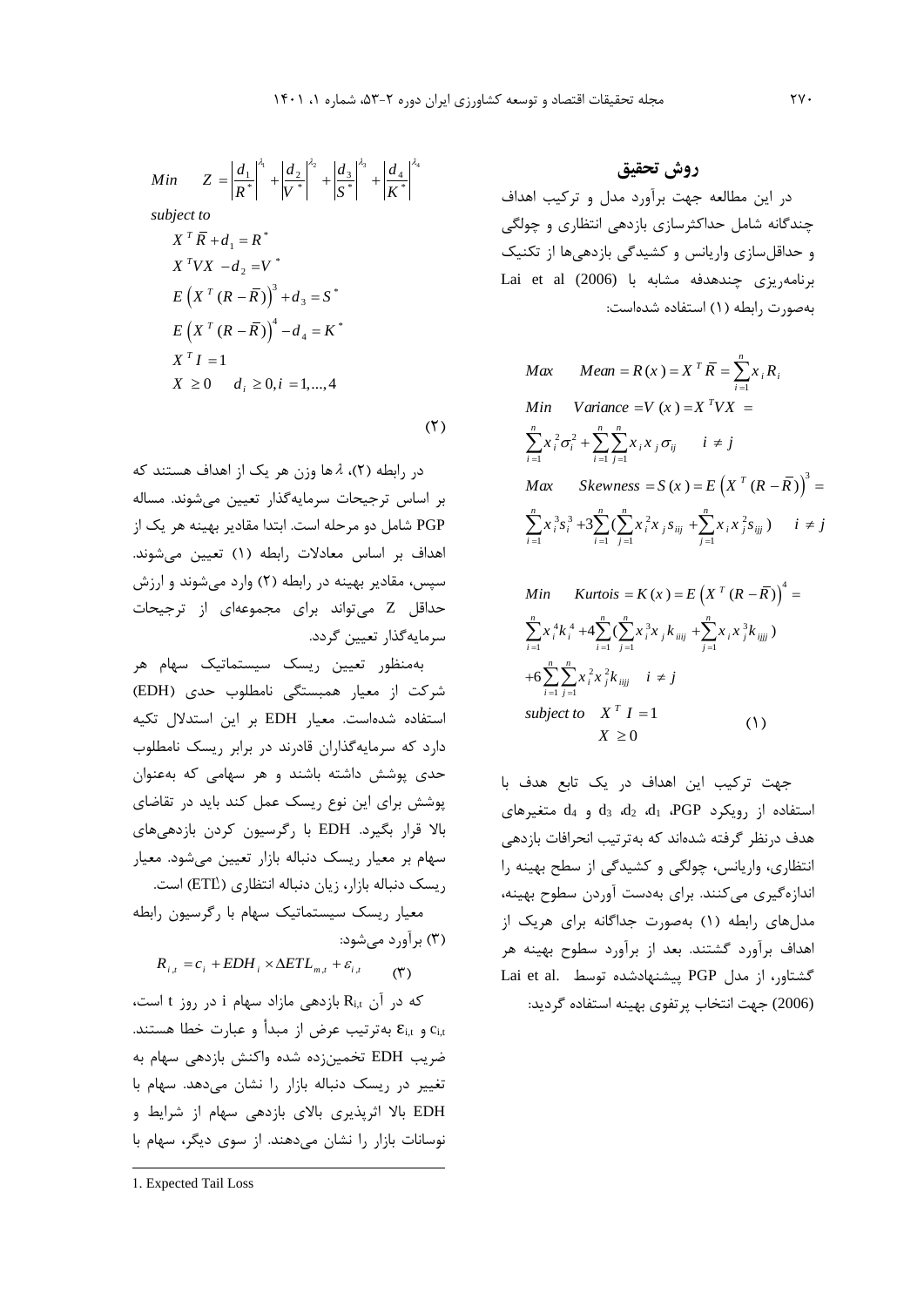EDH پايین پوششی در برابر افزايش در ريسک دنباله بازار فراهم میکند و بنابراين، بازدهی سهام اثرپذيري پايینتري از شرايط بازار خواهد داشت.

بهمنظور پیدا کردن رابطهاي که امکان ورود ريسک سیستماتیک به مدل را فراهم کند از مدلهاي فاکتور استفاده شدهاست. خوانندگان محترم میتوانند جهت 1 آگاهی بیشتر به مطالعه مراجعه Li et al. (2018) نمايند. بر اساس معادالت مطرح شده در مدلهاي فاکتور، انتخاب پرتفوي با محدوديت تخصیص ريسک سیستماتیک میتواند مستقیماً بهوسیله اضافه کردن محدوديت رابطه )4( به مدل انجام شود.

 $x^T \hat{B}_i x \le \phi$ ,  $s \in C \subseteq \{1, 2, \dots, n\}$  (f)

که در آن *k* پارامتر تنظیم ريسک سیستماتیک جهت کنترل ريسک سیستماتیک نهايی هر سهام است که بهوسیله معیار EDH برآورد شده و وارد مدل میشود، همچنین C مجموعه سهامهايی را نشان میدهد که سهم ريسک سیستماتیک آنها بايد محدود شود. جهت دستیابی به اهداف مطالعه از دادههاي روزانه

قیمت سهام يازده شرکت منتخب صنايع غذايی پذيرفتهشده در بورس اوراق بهادار تهران و شاخص کل بازار براي سالهاي 1394-1398 استفاده شدهاست. انتخاب شرکتها بر اساس اهمیت و دادههاي موجود جهت انجام محاسبات صورت گرفت.

# **نتایج و بحث**

همانطور که بیان شد در صورتیکه فرض نرمال بودن بازدهی تامین نشود بهکارگیري گشتاورهاي مرتبه باالتر میتواند تصمیمگیريهاي درستتري را بهدنبال داشته باشد. لذا، بر اساس اهداف اصلی در اين مطالعه ابتدا اثر ترجیحات سرمايهگذار بر تخصیص سرمايه بین سهام شرکتهاي مختلف صنايع غذايی با استفاده از رويکرد PGP نشان داده شد و سپس اثر ورود ريسک سیستماتیک بر اين تصمیمات بررسی گرديد.

قبل از برآورد مدل ابتدا بايد آزمون ايستايی براي تمام متغیرها انجام گیرد تا اين اطمینان حاصل گردد که رابطه کاذبی بین آنها برقرار نیست، براي اينکار انجام آزمون ريشه واحد، روشی معمول براي تعیین اينکه متغیرهاي جمعی از مرتبه يک يا بیشتر هستند يا نه، ضروري است. جدول )1( نتايج بررسی آزمون ريشه واحد بر اساس آزمون ديکی- فولر را نشان میدهد.

جدول 1- بررسی ايستايی بر اساس آزمون ديکی فولر

-

| مار گارين      | تولیدی مهرام | كالبر     | بيسكوييت گرجي | گلو گزان | صنعتي بهشهر | متغيرها |
|----------------|--------------|-----------|---------------|----------|-------------|---------|
| در سطح         | د, سطح       | د. سطح    | د, سطح        | د, سطح   | د, سطح      | ایستایی |
| پگاه اذربايجان | سالمين       | يگاه فارس | يارس مينو     | متغيرها  | مينو شرق    | متغيرها |
| د, سطح         | د, سطح       | د. سطح    | د, سطح        | ایستایی  | در سطح      | ایستایی |

ماخذ: يافتههاي تحقیق

بهمنظور حل مدل با رويکرد PGP، سطح آرمان چهار گشتاور در قالب مدلهاي جداگانهاي که در رابطه )1( نشان داده شده است بهدست آمد. جدول )2( نتايج را گزارش میدهد. جدول -2 سطوح بهینه چهار گشتاور

| جدول ۲- سطوح بهينه چهار گشتاور |       |                                |         |       |  |  |  |  |  |
|--------------------------------|-------|--------------------------------|---------|-------|--|--|--|--|--|
| کشیدگی                         | چولگى | واريانس                        | ميانگين | اهداف |  |  |  |  |  |
| 51649                          | Y/2XY | $\cdot$   $\cdot$   $\epsilon$ | .4.70   | ارزش  |  |  |  |  |  |
|                                |       |                                |         | بهينه |  |  |  |  |  |

ماخذ: يافتههاي تحقیق

با قرار دادن مقادير جدول (٢) در رابطه (٢) میتوانیم مدل را با رويکرد PGP برآورد کنیم. با توجه به اينکه ترجیحات سرمايهگذار در فرايند سرمايهگذاري غیرقابل تغییر نیست و اين ترجیحات اغلب استراتژيهاي سرمايهگذاري را تحت تاثیر قرار میدهند، انتخاب پرتفوي بهینه بر اساس وزنهاي مختلف براي هر گشتاور در رويكرد PGP صورت گرفت. جدول (٣) نتايج تخصیص سرمايه بین سهام شرکتهاي صنايع غذايی را با درنظر گرفتن وزنهاي مختلف براي هر يک از اهداف نشان مے،دھد.

<sup>1.</sup> Portfolio selection with the effect of systematic risk diversification: formulation and accelerated gradient algorithm.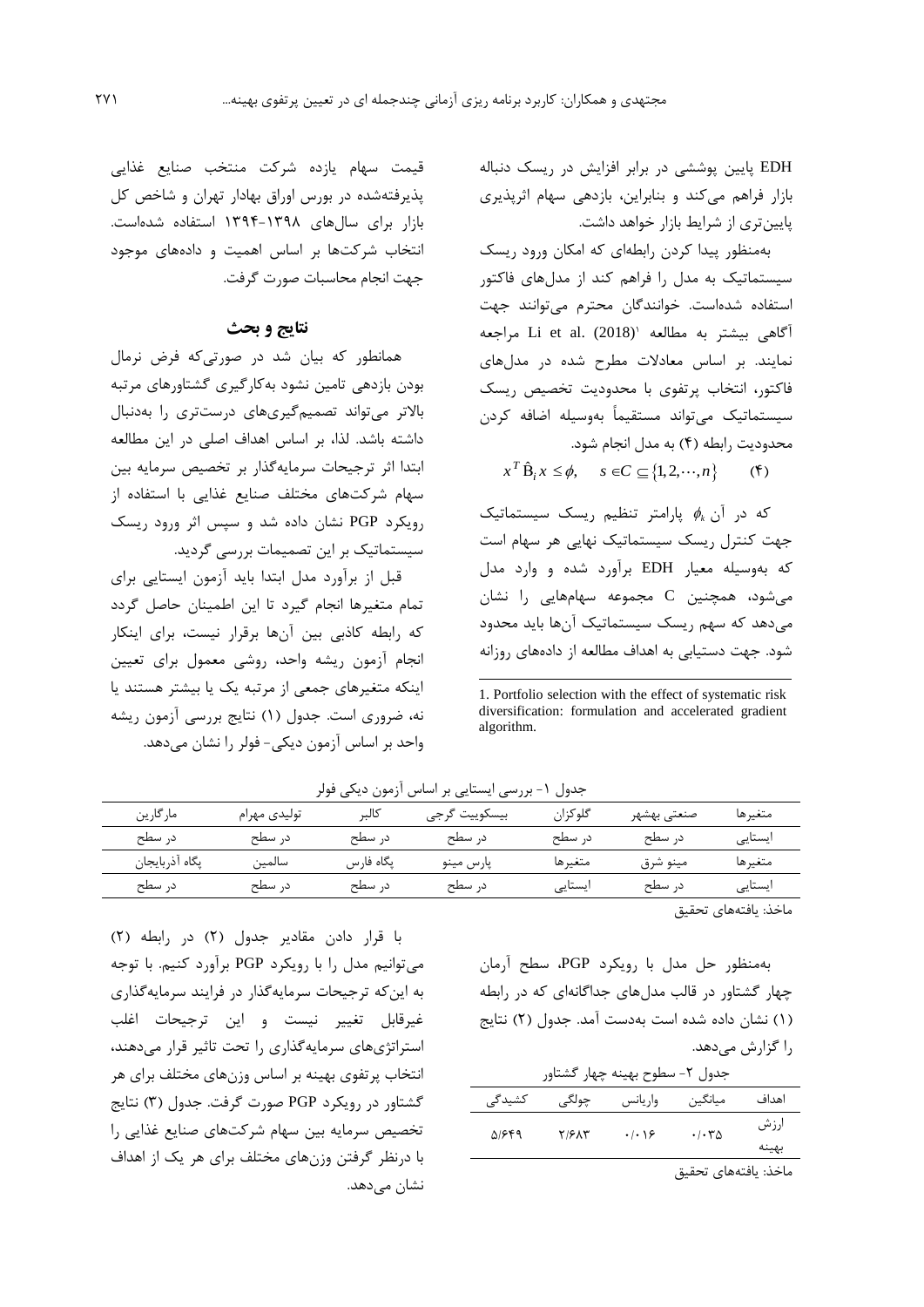انتخاب هريک از پرتفويهاي حاصل میتواند براساس ترجیحات سرمايهگذار صورت گیرد. همچنین، باتوجه به نتايج جدول (٣)، سرمايهگذاران میتوانند بیشتر سرمايه خود را بین سهام سه شرکت پگاه فارس، سالمین و پگاه آذربايجان تقسیم نمايند، در واقع، اين جدول میتواند بهعنوان يک الگوي سرمايهگذاري براي افراد درنظر گرفته شود.

نتايج مبنی بر ساختار ترجیحاتی )1،1،1،1( نشان میدهد که به ترتیب اهمیت چهار گشتاور میانگین، واريانس، کشیدگی و چولگی براي سرمايهگذاران يکسان است. همچنین پرتفوي حاصل بر اساس ساختار ترجیحاتی )0،0،1،1( نشاندهنده پرتفوي میانگین- واريانس مارکويتز میباشد. ساير پرتفويها بر اساس اهمیت يک يا چند هدف بهطور همزمان حاصل شدهاند.

| ٨                | ٧            | ۶                | ۵            | ۴                                    | ٣            | ۲               |                                    | پرتفوي         |
|------------------|--------------|------------------|--------------|--------------------------------------|--------------|-----------------|------------------------------------|----------------|
| 1.7.1.7          | $T_1, T_2$   | 1.1.1.1          | $\cdots$     | $\sqrt{1 + \epsilon^2 + \epsilon^2}$ | $\cdot$ deco | $\cdots$        | $\cdots$                           | λ              |
| ٠                | ٠            | ٠                | ٠            | $\Delta/\Delta$                      | ٠            | $\Delta/\Delta$ | $\bullet$                          | صنعتى بهشهر    |
| ٠                | ٠            | ٠                | ٠            | ٠                                    | ٠            | ٠               | ۰                                  | گلوکزان        |
| ٠                | $\bullet$    | ٠                | ٠            | ٠                                    | $\bullet$    | ٠               | $\bullet$                          | بيسكوييت گرجى  |
| ٠                | $1/\lambda$  | 1/9              | ٢            | ٠                                    | $\bullet$    | $\bullet$       | ٢                                  | كالبر          |
| ٠                | $\bullet$    | $\bullet$        | $\bullet$    | $\Delta/\Delta$                      | ۱۱           | $\Delta/\Delta$ | $\bullet$                          | توليدي مهرام   |
| 9/9              | Y/Y          | $\Delta/\Lambda$ | ٢            | $\bullet$                            | $\bullet$    | $\bullet$       | $\mathbf{r}/\mathbf{r}$            | مارگارين       |
| ٠                | $\bullet$    | ۰                | ٠            | ٠                                    | ٠            | ٠               | $\bullet$                          | مينو شرق       |
| ٠                | $\bullet$    | ٠                | $\bullet$    | ٠                                    | $\bullet$    | ٠               | $\bullet$                          | پارس مينو      |
| ۵٢               | $\Delta f/T$ | $\Delta Y/1$     | $\Delta f/V$ | <b>TY/A</b>                          | $\Gamma V/9$ | YY/Y            | $\Delta \mathfrak{F}/\mathfrak{q}$ | پگاه فارس      |
| $Y\Delta/\Delta$ | Y5/Y         | $Y\Delta/\Delta$ | $Y\Delta/F$  | 19/8                                 | 19/1         | 19/2            | $Y\Delta/Y$                        | سالمين         |
| 10/5             | 149          | 10/F             | 10/9         | $f\$                                 | ۴٢           | $f/\lambda$     | 10/Y                               | يگاه آذربايجان |

جدول ۳- پرتفوي هاي بهينه حاصل از رويکرد PGP بر اساس ترجيحات مختلف سرمايهگذار (درصد)

ماخذ: يافتههاي تحقیق

جدول ۴- برآورد معیار پوشش ريسک نامطلوب حدي براي

| هر یک از شرکتها                         |                |
|-----------------------------------------|----------------|
| پوشش ريسک نامطلوب                       | شر كتھا        |
| حدى                                     |                |
| ۰/۲۲۴                                   | صنعتي بهشهر    |
| $\cdot$ / $\cdot$ ۴۶                    | گلوکزان        |
| $-\cdot/\cdot$ Y)                       | بيسكوييت گرجي  |
| .799                                    | كالبر          |
| $\cdot$ / $\cdot$ $\uparrow$ $\vee$     | توليدي مهرام   |
| $\cdot$ / $\cdot$ $\Delta \tau$         | مارگارين       |
| $-\cdot/115$                            | مينو شرق       |
| $\cdot/\cdot\cdot$ Y                    | پارس مينو      |
| $\cdot/\cdot\wedge\Delta$               | پگاه فارس      |
| $\cdot$ / $\cdot$ $\tau$ $\vartriangle$ | سالمين         |
| $-1711$                                 | پگاه آذربايجان |
|                                         |                |

**ماخذ: يافتههاي تحقيق**

در مرحله بعد، رويکرد PGP با درنظر گرفتن ريسک سیستماتیک بهعنوان محدوديت در مدل برآورد شد. در اين مرحله ابتدا ريسک سیستماتیک سهام هر شرکت با استفاده از معیار پوشش ريسک نامطلوب حدي )EDH ) برآورد گرديد. جدول )4( ريسک سیستماتیک اندازهگیريشده سهام هر شرکت را نشان میدهد.

نتايج جدول )4( نشان میدهد که شرکتهاي صنعتی بهشهر، گلوکوزان، کالبر، مارگارين، پارس مینو، پگاه فارس و سالمین، EDH مثبت دارند. به اين معنی که براي اين شرکتها تاثیرپذيري بازدهی سهام از نوسانات بازار مثبت است، بهعبارت ديگر، با افزايش نوسانات بازدهی سهام شرکتهاي مزبور کاهش میيابد. هرچه EDH مقدار بیشتري داشته باشد تاثیرپذيري از شرايط بازار بیشتر خواهد بود. همچنین، بر اساس جدول )4( EDH برآورد شده براي شرکتهاي بیسکويیت گرجی، تولیدي مهرام، مینو شرق و پگاه آذربايجان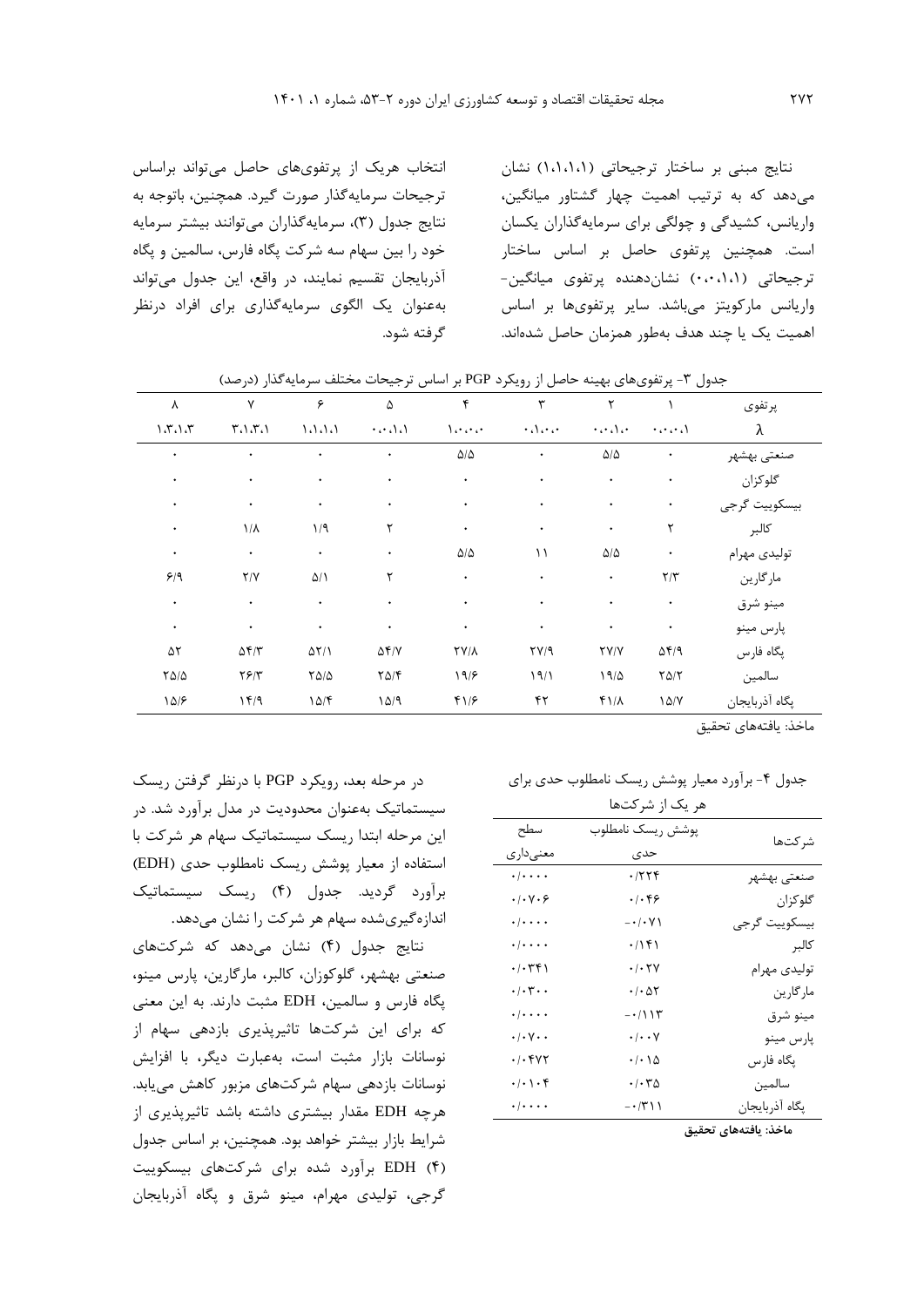منفی است که تاثیرپذيري معکوس بازدهی اين شرکتها از نوسانات بازار را نشان میدهد. در مورد اين شرکتها هرچه EDH باالتر باشد اثرپذيري شرکت از نوسانات پايینتر خواهد بود. در ارتباط با مثبت و يا منفی شدن EDH، میتوان اينگونه بیان کرد که اندازه فعالیت شرکتها، تصمیمگیريهاي داخلی شرکت، دخالتهاي دولتی در بخش خصوصی و قوانین و مقررات اعمالی از بیرون و يا در داخل شرکت میتوانند عواملی باشند که اثرپذيري سهام شرکت از شرايط بازار را تحت تاثیر قرار مے دھند.

پس از تعیین ريسک سیستماتیک هر سهام، محدوديت ورود اين ريسک با استفاده از مدل معرفیشده توسط (2018) .al et Li مدلسازي شده و در برآوردها وارد گرديد. اهمیت ورود ريسک به اين دلیل است که سهام شرکتهاي مختلف اثرپذيري متفاوتی از شرايط بازار دارند و اگر راهی براي درنظر گرفتن اين تفاوتها وجود نداشته باشد ممکن است منجر به اتخاذ تصمیمات نادرست گردد. در واقع، ورود هر محدوديتی که بتواند تصمیمگیري را به شرايط واقعی نزديکتر کند میتواند اثرات مثبتی بر نتايج داشته باشد. در اينجا نیز قبل از برآورد، سطح بهینه چهار گشتاور در مدلهاي جداگانه و با ورود ريسک سیستماتیک تعیین شد. جدول (۵) نتايج را گزارش میدهد.

جدول ۵- سطوح بهینه چهار گشتاور بعد از ورود ريسک

سیستماتیک

| کشیدگی | چولگى   | وار يانس                                | ميانگين          | اهداف         |
|--------|---------|-----------------------------------------|------------------|---------------|
| 7.19   | $-1.98$ | $\cdot$ / $\cdot$ $\uparrow$ $\uparrow$ | $\cdot/\cdot$ 19 | ارزش<br>بهينه |

ماخذ: يافتههاي تحقیق

جدول )6( پرتفويهاي بهینه حاصل با استفاده از رويکرد PGP پس از ورود ريسک سیستماتیک را نشان میدهد. همانند قبل مدل بر اساس ساختارهاي ترجیحاتی مختلف برآورد شدهاست. مطابق جدول )6( بعد ورود ريسک سیستماتیک به مدل، انتخاب پرتفوي بر اساس معیار EDH به سمت سهام شرکتهاي با اثرپذيري پايینتر از نوسانات بازار رفتهاست. باتوجه به نتايج جدول )4(، شرکتهاي بیسکويیت گرجی، تولیدي مهرام، مینوشرق و پگاه آذربايجان اثرپذيري معکوس از نوسانات بازار داشتند و لذا، ورود آنها به مدل کامال منطقی است. در ارتباط با ورود دو شرکت پگاه فارس و پگاه آذربايجان بايد توجه داشت که مدل به گونهاي طراحی شدهاست که تمام خصوصیات مرتبط با بازدهی سهام شامل میانگین، واريانس، چولگی و کشیدگی را درنظر بگیرد و ورود اين شرکتها میتواند براساس اين معیارها صورت گرفته باشد. الزم به ذکر است که سهام دو شرکت پگاه فارس و پگاه آذربايجان بیشترين میزان بازدهی را در میان سهام شرکتهاي منتخب دارند و همچنین، بر اساس جدول )4(، پايینترين EDH مثبت متعلق به شرکت پارس مینو میباشد. در اينجا نیز انتخاب هريک از پرتفويهاي حاصل میتواند بر اساس ترجیحات سرمايهگذار صورت پذيرد. در واقع، نتايج جدول )6( باتوجه به درنظر گرفتن ريسک سیستماتیک هر سهام و همچنین، ارايه الگوهاي متفاوت براساس اهمیت گشتاورهاي واردشده در مدل، میتواند بهعنوان الگوي سرمايهگذاري براي افراد درنظر گرفته شود که پیشنهاد میکند سرمايهگذاران بیشتر سرمايه خود را بین سهام شرکتهاي بیسکويیت گرجی، مینوشرق، پارس مینو، پگاه فارس و پگاه آذربايجان تقسیم نمايند. همچنین، بر اساس مطالعات انجام گرفته توسط اين Lai et al. (2006) و Aracioglu et al. (2011) امکان وجود دارد که وزنهاي ديگري نیز براي گشتاورها درنظر گرفته شود.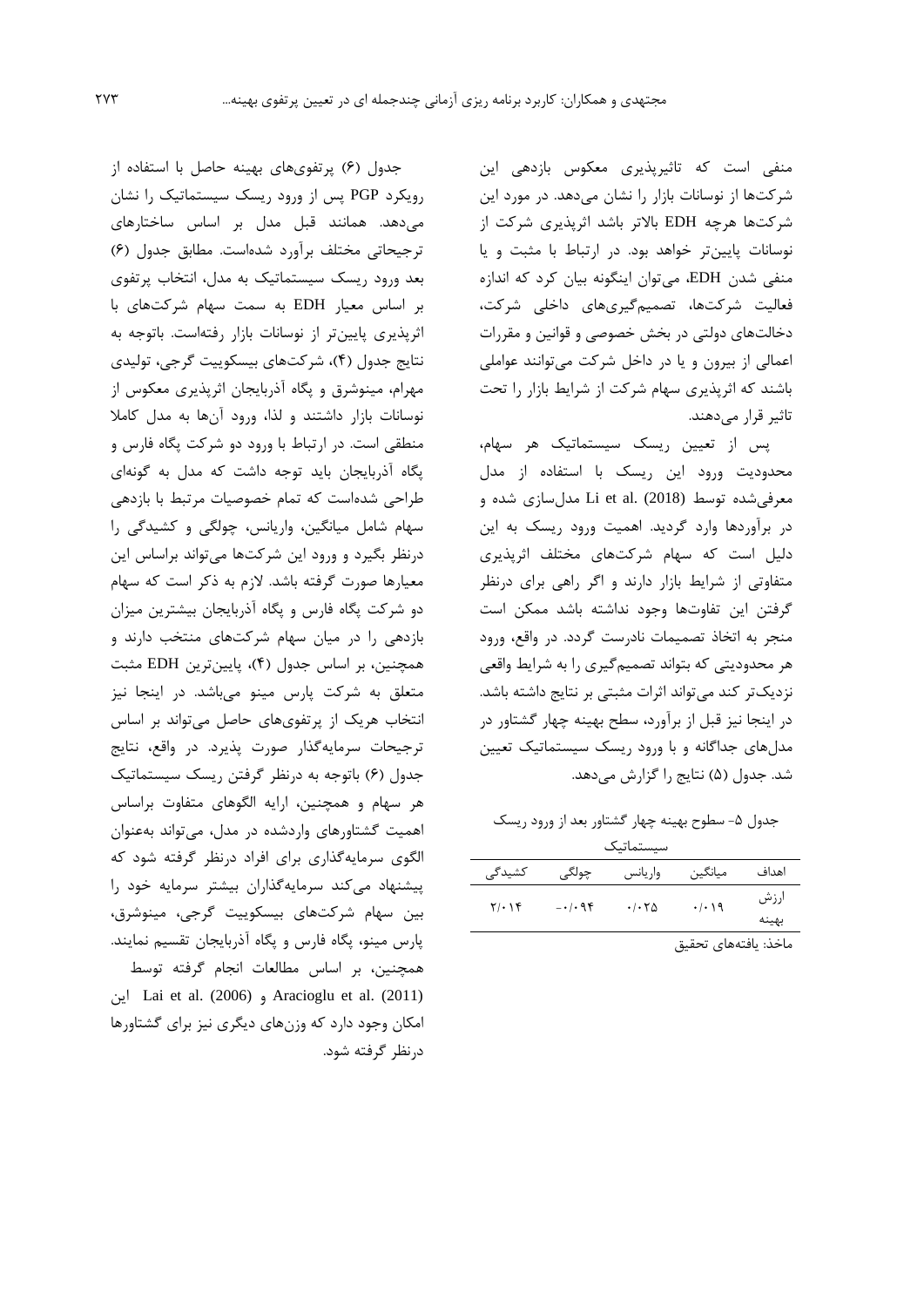|                               | $\sim$                        |                   | <br>,,, ,                             | $\sim$ 7                              | , <i>.,, ,</i> c                          |                               | - *<br>ັ                                         |                |
|-------------------------------|-------------------------------|-------------------|---------------------------------------|---------------------------------------|-------------------------------------------|-------------------------------|--------------------------------------------------|----------------|
| ٨                             | ٧                             | ۶                 | ۵                                     | ۴                                     | ٣                                         | ٢                             |                                                  | پرتفوي         |
| 1.7.1.7                       | 5.1.7.1                       | 1.1.1.1           | $\cdot \cdot \cdot \cdot \cdot \cdot$ | $\Delta$ and $\Delta$                 | $\cdot$                                   | $\cdot$ and an                | $\cdots$                                         | λ              |
| ٠                             | ٠                             |                   | ۰                                     |                                       | ٠                                         | $\bullet$                     | ٠                                                | صنعتي بهشهر    |
| ٠                             | ٠                             | ٠                 | ۰                                     | ٠                                     | $\bullet$                                 | $\bullet$                     | $\bullet$                                        | گلوکزان        |
| ۱۲                            | ٠                             | ٠                 | ۵                                     | 19/Y                                  | 19/2                                      | 19/9                          | $f/\mathfrak{f}$                                 | بيسكوييت گرجى  |
| ٠                             | $\bullet$                     | ٠                 | $\bullet$                             | $\bullet$                             | ٠                                         | $\bullet$                     | $\bullet$                                        | كالبر          |
| $\cdot/\right)$               | $\bullet$                     | $\cdot/\Lambda$   | $\bullet$                             | ٠                                     | $\bullet$                                 | $\bullet$                     | ٠                                                | توليدي مهرام   |
| $\bullet$                     | $\bullet$                     | $\bullet$         | $\bullet$                             |                                       | $\bullet$                                 | $\bullet$                     | $\bullet$                                        | مارگارين       |
| ۱۰                            | $\mathcal{N}\cdot\mathcal{N}$ | ١.                | $\mathcal{N} \cdot \mathcal{N}$       | $\mathsf{r}\cdot$                     | 19/                                       | 19/1                          | $11/\Delta$                                      | مينو شرق       |
| $11/\lambda$                  | $1 \text{V}/9$                | $\lambda/\lambda$ | $1f/\lambda$                          | 19/9                                  | $\mathbf{Y}\boldsymbol{\cdot}/\mathbf{Y}$ | 19/9                          | 189                                              | پارس مينو      |
| $\Delta \cdot / \tilde{\tau}$ | ۴۵                            | $f\Delta$         | $Y/\lambda$                           | $\mathbf{Y}\boldsymbol{\cdot}/\Delta$ | 19/9                                      | $\mathbf{Y} \cdot \mathbf{X}$ | $f\Lambda/\Upsilon$                              | پگاه فارس      |
| $\bullet$                     | $\bullet$                     | $\bullet$         | $\bullet$                             | $\bullet$                             | $\bullet$                                 | $\bullet$                     | $\bullet$                                        | سالمين         |
| $\Lambda \Delta/\Lambda$      | $Y \mathcal{S}/\Lambda$       | Y5/7              | $Y1/\Delta$                           | 19/9                                  | $\mathbf{Y}\boldsymbol{\cdot}/\mathbf{Y}$ | $\mathbf{r}\cdot$             | $\Upsilon\ensuremath{\left.\right)}\xspace/\tau$ | پگاه آذربايجان |
|                               |                               |                   |                                       |                                       |                                           |                               |                                                  |                |

جدول ۶- پرتفوي هاي بهینه حاصل از رويکرد PGP پس از ورود ريسک سیستماتیک (درصد)

ماخذ: يافتههاي تحقیق

در نهايت، بر اساس ارزش معامالت سهام هر شرکت در يکسال آخر برآوردها، وزن سهام خريداري شده براي هر شرکت از کل خريدها تعیین گرديد و با الگوهاي حاصل مقايسه شد. جدول (۷) نتايج را نشان میدهد. مطابق جدول الگوي فعلی متفاوت از نتايج حاصل از برآوردها میباشد. اين تنوع میتواند بهدلیل ديدگاههاي متفاوت افراد در هنگام خريد اتفاق بیافتد. براساس جدول )3( ما فقط در دو حالتی که به واريانس و يا چولگی وزن میدهیم، سهام شرکت صنعتی بهشهر را داريم و يا بر اساس جدول )6( هنگام ورود ريسک سیستماتیک در مدل سهم شرکت سالمین در تمام حاالت مورد بررسی صفر میشود که مطابق جدول )7(

سهام اين شرکت کمترين سهم را در يکسال گذشته داشتهاست. شرکت گلوکزان در هیچيک از پرتفويها وارد نشدهاست درصورتیکه دومین وزن را در الگوي فعلی دارد، اين میتواند بهدلیل قیمت پايین اين سهام در هنگام خريد، تمايل افراد به خريد سهم اين شرکت و يا ساير داليل اتفاق افتاده باشد. لذا، الزم به ذکر است، هريک از پرتفويهاي پیشنهادي در اين مطالعه بر اساس خصوصیات هر سهم و اثرپذيري آن از عوامل بیرونی تعیین شدهاند در حالیکه افراد در دنیاي واقعی تصمیمات متفاوتی را میگیرند که میتواند صرفاً بر اساس نظرات آنها باشد.

جدول-7 سهم سهام هر شرکت براساس ارزش معامالت يکسال آخر برآوردها

| پداہ          |        | يدە   | پارس            | . .              | $\geq$                     | ىوىيدى | كالبر                   | بيسدوييب<br> | گله ،                          |              |
|---------------|--------|-------|-----------------|------------------|----------------------------|--------|-------------------------|--------------|--------------------------------|--------------|
| ادربايجان     | سالمين | گا، س | $\cdot$<br>مينو | $\bullet\bullet$ | ما،<br>مىنە<br>س ہ<br>ن، ت | مهرام  |                         |              | ت<br>- -                       | لسسك         |
| $\lambda$ /YV |        | x'    | $\Delta$ /۴     | $Y/Y$ $\Delta$   | $\sim$ 190                 | 190    | $\sim$<br>$\mathcal{N}$ | $\omega$     | $\checkmark$ . $\checkmark$ ). | <b>TA/TA</b> |

## **نتيجهگيري و پيشنهادها**

اين مطالعه، ابتدا ترجیحات مختلف سرمايهگذار را در يک تابع بهینهسازي PGP قرار داد. در رويکرد PGP اهداف چندگانه و متناقض از جمله حداکثرسازي بازدهی انتظاري و چولگی و حداقلسازي ريسک و کشیدگی بهطور همزمان و باهم درنظر گرفته شدند. زيرا در-

صورتیکه فرض نرمال بودن بازدهی برقرار نباشد ورود گشتاورهاي مرتبه باالتر تصمیمات درستتري را بهدنبال خواهد داشت. نتايج نشان داد ترجیحات سرمايهگذار بر انتخاب پرتفوي و تخصیص سرمايه اثرگذار است و لذا، افراد میتوانند بر اساس ترجیحات خود پرتفوي مورد نظر خود را انتخاب نمايند. چنین نتايجی در مطالعات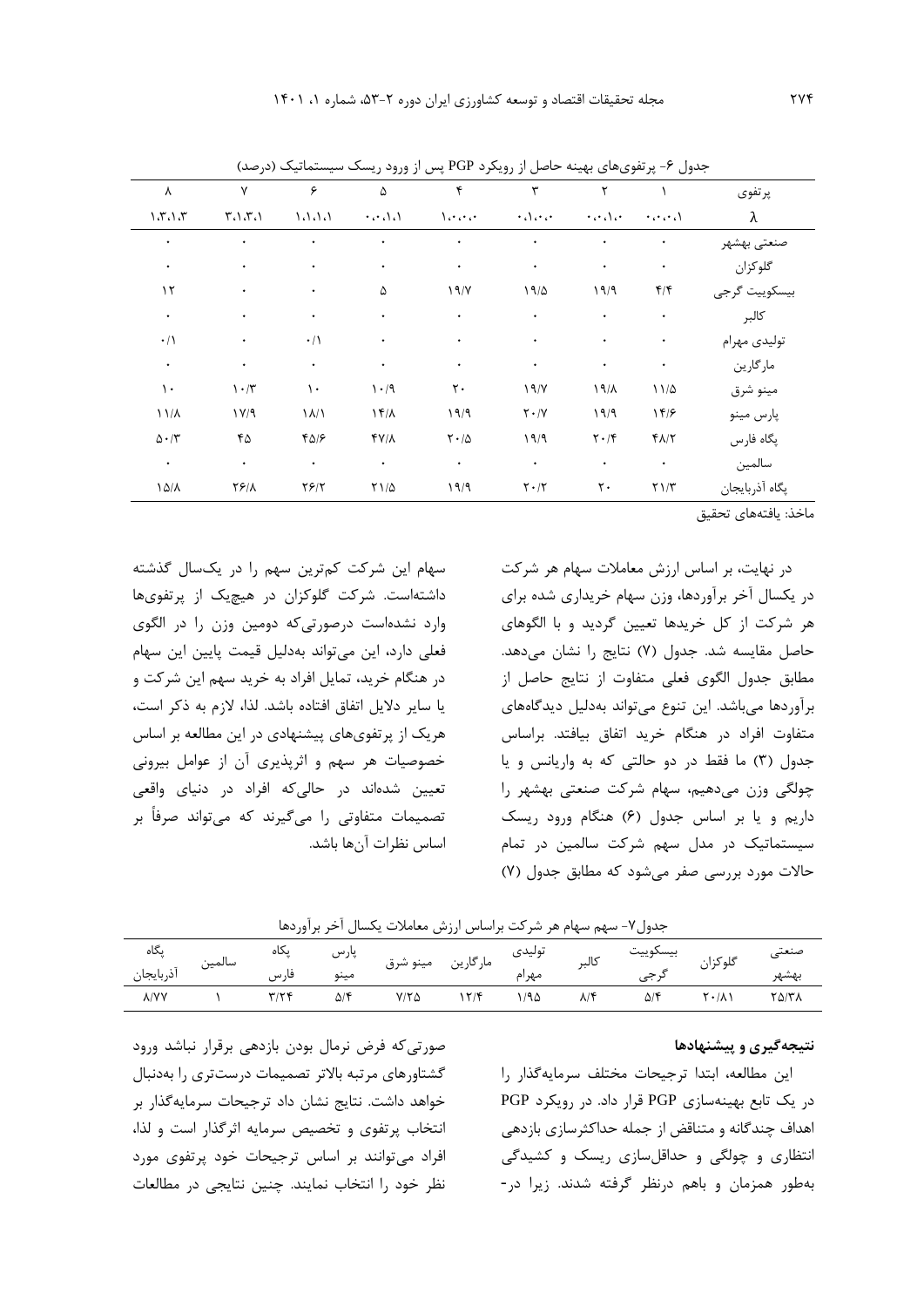واقعی نزديکتر هستند. (2018) Pala & Aksarayl و (2018) Behzadi & Nabizadeh در مطالعات خود ورود آنتروپی در رويکرد PGP را بهمنظور توسعه مدل بررسی کردند.

با توجه به نتايج، پیشنهاد میشود در مطالعات آتی مدل بر اساس ساير محدوديتهاي موجود از جمله درجه ريسکگريزي متفاوت افراد در تصمیمگیريها توسعه داده شود. همچنین، مدل میتواند بر اساس منطق فازي طراحی شده و کارايی آن در چنین شرايطی بررسی گردد. همچنین، نتايج حاصل از هر يک از برآوردها میتواند بهعنوان يک الگوي سرمايهگذاري براي افراد درنظر گرفته شود.

Lai et و Aracioglu et al. (2011) توسط گرفته صورت (2006) .al نیز حاصل شدهاست. در مرحله بعد ريسک سیستماتیک سهام هر شرکت محاسبه شده و سپس، به عنوان يک محدوديت در مدل وارد گرديد. اهمیت ورود ريسک باتوجه به شرايط پرنوسان امروز و اثرپذيري متفاوت سهام شرکتها از اين نوسانات قابل توجه است. نتايج ورود ريسک به مدل نشان داد که پس از درنظر گرفتن اين محدوديت انتخاب پرتفوي به سمت سهام شرکتهايی رفتهاست که اثرپذيري کمتري از نوسانات بازار داشتهاند. بهطورکلی، میتوان بیان کرد که هرچه چارچوب مدلهاي تصمیمگیري گستردهتر شوند و امکان ورود محدويتهاي مختلف در مدل امکانپذير گردد نتايج حاصل قابل اطمینانتر بوده و به شرايط

#### **REFERENCES**

- 1. Aghamiri. S. M. (2015). *Impact of uncertainty of real and monetary indices on stock returns*. MSc Thesis, Azad University of Tehran, Iran. (In Farsi)
- 2. Aksarayl, M., & Pala, O. (2018). A polynomial goal programming model for portfolio optimization based on entropy and higher moments. *Journal of Expert Systems with Applications,* 94, 185-192.
- 3. Ansari, V., Salami H., & Motaghi jazi A. (2018). Investigating the effect of changes in the production of agricultural raw materials on the production of processed food products (An Input-Output Analysis). *Iranian Journal of Agricultural Economics and Development Research*, 49(3), 381-395. (In Farsi)
- 4. Aracioglu, B., Demircan, F., & Soyuer, H. (2011). Mean–Variance–Skewness–Kurtosis Approach to Portfolio Optimization: An Application in Istanbul Stock Exchange. *Journal of Ege Academic*, 11(5), 9- 17.
- 5. Beltramea, F., Previtalib D., & Alex, Sclipa. (2018). Systematic risk and banks leverage: The role of asset quality. *Journal of Finance Research Letters*, 27, 113-117.
- 6. Briec, W., Kerstens, K., & Jokung, O. (2007). Mean-Variance Skewness Portfolio Performance Gauging: A General Shortage Function and Dual Approach. *Journal of Management Science*, 53(1), 135–149.
- 7. Chunhachinda, P., Dandapani, K., Hamid, S., & Prakash, A.J. (1997). Portfolio Selection and Skewness: Evidence from International Stock Markets. *Journal of Banking & Finance*, 21, 143–167.
- 8. Claußen, A., Lohr S., Rosch D. & Scheulec H. (2017). Valuation of systematic risk in the cross-section of credit default swap spreads. *Journal of the Quarterly Review of Economics and Finance*, 64:183-195.
- 9. Farahakhsh, N,. & Norouzi, B. (2001). Analysis of Manufacturing and Export Capabilities of Iranian Food Industries. *Trade Studies*, 5(19),175-195. (In Farsi)
- 10. Hajiha, Z., & Safari, F. (2018). The Examination of Relationship between Stock Systematic Risk and Skewness of Returns. *Journal of Asset Management and Financing*, 6(20), 1-10.
- 11. Harris, R.D.F., Linh, H.N., & Evarist, S. (2019). Systematic Extreme Downside Risk. *Journal of International Financial Markets Institutions and Money*, 61, 128-142.
- 12. Harvey, C. R., Liechty, J.C., Liechty, M.W., & Mueller P. (2010). Portfolio Selection with Higher Moments*. Journal of Quantitative Finance*, 10(5), 469- 485.
- 13. Hatamifard, S. (2012). Factors Affecting the Low Performance of Food Processing and Complementary Industries: a Case Study, Zanjan Province. *Iranian Journal of Agricultural economics and development research*, 42-2(3), 413-421. (In Farsi)
- 14. Hosseini Kasgari, S.H., Hosseini Yekani, S.A., & Abedi, S. (2018). Optimal Portfolio Selection of Shares of Food Industry Companies in Tehran Stock Exchange Using Combined Forecasting Method: An Application of Mean-Variance-Skewness Model. *Journal of Agricultural Economics*, 4(11), 81-105. (In Farsi)
- 15. Huh, J. (2019). Measuring systematic risk with neural network factor model. *Physica A: Statistical Mechanics and its Applications*. In Press. doi.org/10.48550/arXiv.1809.04925
- 16.Jana, P., Roy, T.K. & Mazumder, S.K. (2007). Multi- Objective Mean–Variance–Skewness Model for Portfolio Optimization. *Journal of Advanced Modelling and Optimization*, 9(1), 181–193.